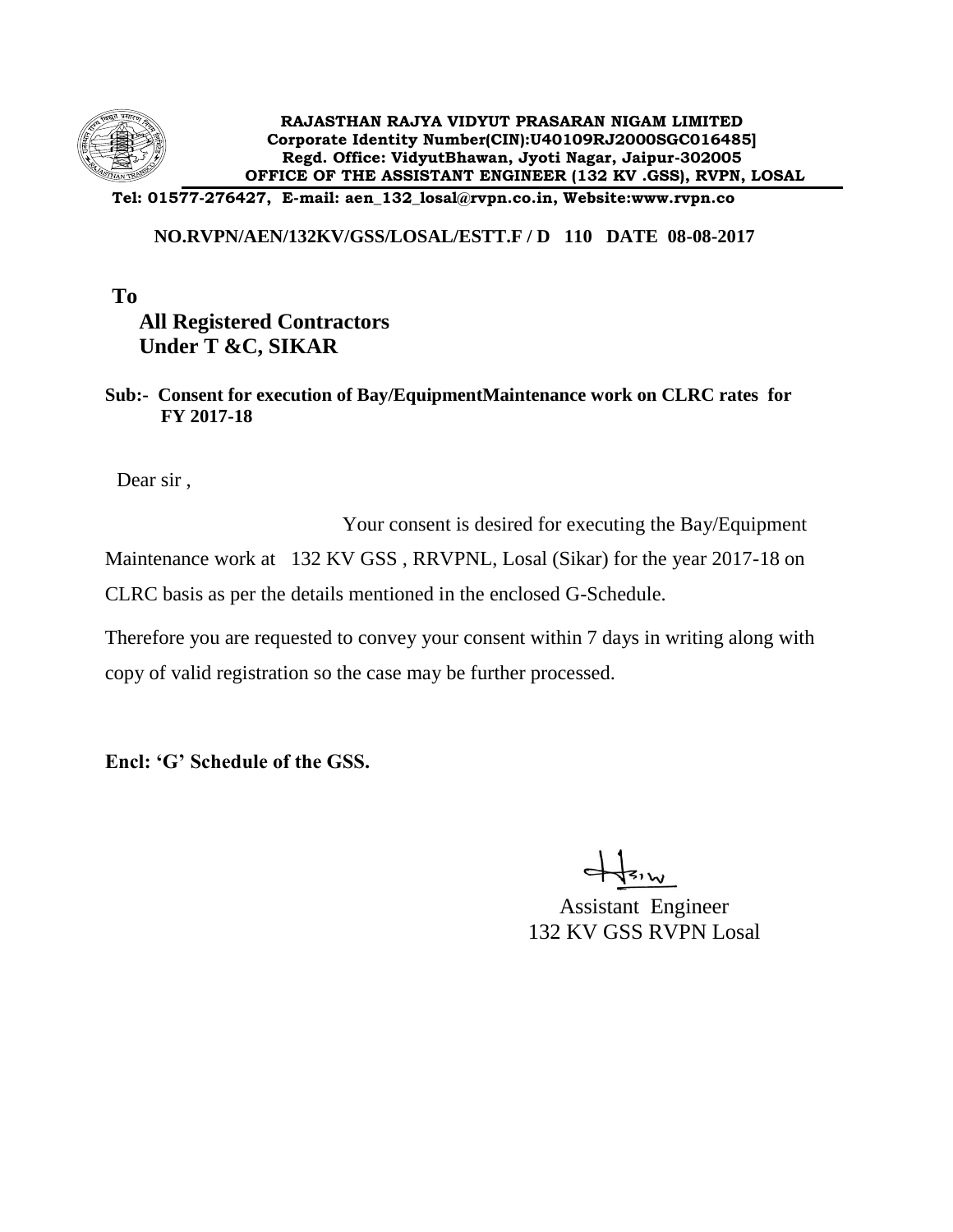# ` **G-Schedule for Maintenance of Power Transformers at 132 kV GSS Losal, Sikar**

| S.No. Particulars                                                                                                           |                                                                                                       | Frequency | Unit | <b>BSR</b> Rates | Qty. | Amount |
|-----------------------------------------------------------------------------------------------------------------------------|-------------------------------------------------------------------------------------------------------|-----------|------|------------------|------|--------|
| (A) Maintenance of Power Transformer for the following types of Power Transformer (All spares,                              |                                                                                                       |           |      |                  |      |        |
|                                                                                                                             | Lubricating material and only special T&P shall be provided by RVPN Cleaning material and general T&P |           |      |                  |      |        |
| shall be arrange by the contractor.)                                                                                        |                                                                                                       |           |      |                  |      |        |
| a) Cleaning of porcelain of bushing.                                                                                        |                                                                                                       |           |      |                  |      |        |
| b) Checking of tightness of clamps & connectors.                                                                            |                                                                                                       |           |      |                  |      |        |
| c) Cleaning of Buchlolz & oil surge relays.                                                                                 |                                                                                                       |           |      |                  |      |        |
| d) Cleaning of glasses of all oil level indicators.                                                                         |                                                                                                       |           |      |                  |      |        |
| e) Cleaning of marshalling box, cooler control cubicle, thermometer, etc., as provided.                                     |                                                                                                       |           |      |                  |      |        |
| f) Assistance to RVPN in attending to oil leakage from Tr. Body & Bushings.                                                 |                                                                                                       |           |      |                  |      |        |
| g) Checking of oil level in oil filled bushing.                                                                             |                                                                                                       |           |      |                  |      |        |
| h) Checking of Dry col air drying system.                                                                                   |                                                                                                       |           |      |                  |      |        |
| i) Assistance to RVPN in measurement of IR values.                                                                          |                                                                                                       |           |      |                  |      |        |
| i) Assistance to RVPN in measurement of earth resistance.                                                                   |                                                                                                       |           |      |                  |      |        |
| k) Assistance to RVPN in testing of PRD.                                                                                    |                                                                                                       |           |      |                  |      |        |
| 1) Assistance to RVPN in checking of tripping circuit of Buchloz & WDG, oil temperature.<br>controls and protection scheme. |                                                                                                       |           |      |                  |      |        |
| m) Checking of OLTC gear operations.                                                                                        |                                                                                                       |           |      |                  |      |        |
| Assistance to RVPN in checking of auto circuit of cooling bank.<br>n)                                                       |                                                                                                       |           |      |                  |      |        |
| Assistance to RVPN in Taking of oil samples for testing.<br>O)                                                              |                                                                                                       |           |      |                  |      |        |
| Assistance to RVPN in carrying out other special measurements as may be required.<br>p)                                     |                                                                                                       |           |      |                  |      |        |
| Providing of other related work assistance as may be required by work in charges.<br>q)                                     |                                                                                                       |           |      |                  |      |        |
|                                                                                                                             | (Freq. X Rate X Qty.)                                                                                 | One time  | No.  |                  |      |        |
| 132/33 kV, 20/25 MVA Transformer                                                                                            | $(1 \times 1220 \times 2)$                                                                            | One time  | No.  | 1220             |      | 2440   |
| 33/0.4 kV, 250 kVA Station Tr.                                                                                              | (1x 774 x 1)                                                                                          |           |      | 774              |      | 774    |
| Total cost as per BSR for One year -                                                                                        |                                                                                                       |           |      |                  |      | 3214   |
|                                                                                                                             |                                                                                                       |           |      |                  |      |        |

Total cost as per BSR for One year -

(Rupees Three thousand two hundred fourteen only)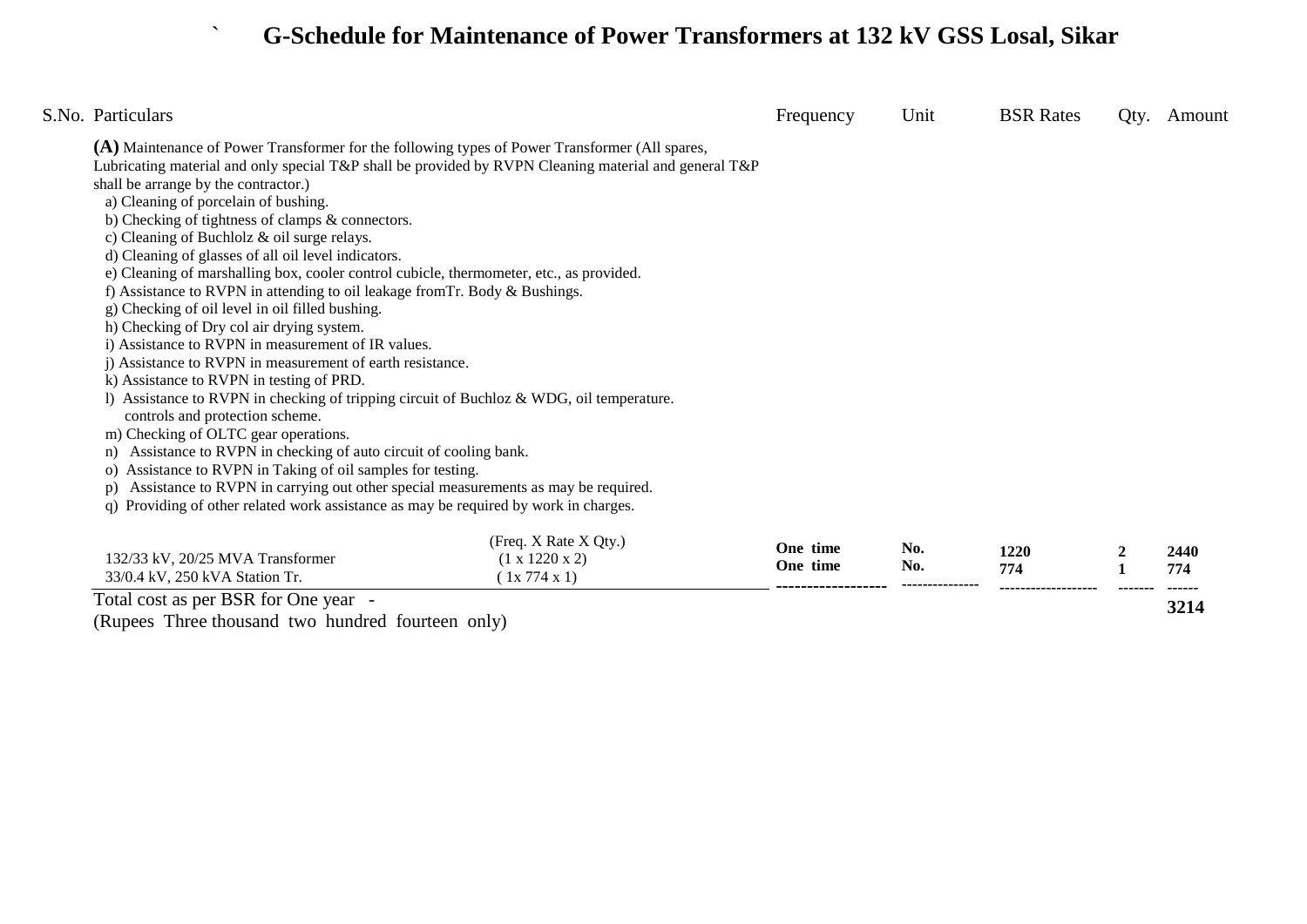## **G-Schedule for Maintenance of Bay Equipment at 132 kV GSS Losal, Sikar**

| S.No Particulars                                                                                                                                                                                                                                                                                                                                                                                                                                                                                                                                                                                                                                                                                                                                                                                                                                                                                                                                                                   |                                                          | cy                                     | Rates | Frequen Unit BSR Qty. Amount |
|------------------------------------------------------------------------------------------------------------------------------------------------------------------------------------------------------------------------------------------------------------------------------------------------------------------------------------------------------------------------------------------------------------------------------------------------------------------------------------------------------------------------------------------------------------------------------------------------------------------------------------------------------------------------------------------------------------------------------------------------------------------------------------------------------------------------------------------------------------------------------------------------------------------------------------------------------------------------------------|----------------------------------------------------------|----------------------------------------|-------|------------------------------|
| <b>(B)</b> Maintenance work of following bay equipment such as Circuit Breaker, Current Transformers, Lightening Arrestors,<br>Isolators, CVTs. PLCC Equipment and corresponding control and Relay Panels, (All spares, Lubricating material and only<br>special T&P shall be provided by RVPN Cleaning material and general T&P shall be arranged by the contractor.)<br>a) Checking of lightness of clamps & connections<br>b) Cleaning of all Insulators.<br>c) Assistance to RVPN in attending oil leakage, if any.                                                                                                                                                                                                                                                                                                                                                                                                                                                            |                                                          |                                        |       |                              |
| d) Cleaning of all Junction Boxes and secondary terminal boxes.<br>e) Assistance to RVPN in checking of operation of CB through relays and verfying various logic and control circuit and<br>annunciation circuits.<br>f) Assistance to RVPN in measurement of CB operation timings.<br>g) Checking of Isolator operation and its alignments.<br>h) Checking of gas pressures like SF6 $\&$ N2 in circuit breakers/CTs, etc.<br>i) Assistance to RVPN in measurement of IR values of Las, Cts, and CVTs.<br>j) Lubrication of defined parts of all equipment at all required points.<br>k) Washing the equipment, in case oil stains are present, then washing is to be done with use of detergent.<br>1) Cleaning of $C & R$ panel from inside.<br>m) Tightening of clamps & connectors and spacers on overhead bus conductors and gantries (at maximum height of 25<br>metres using safety belts)<br>n) Providing other related work assistance as may be required by In charge. |                                                          |                                        |       |                              |
| 132 kV Bay<br>33 kV Bay                                                                                                                                                                                                                                                                                                                                                                                                                                                                                                                                                                                                                                                                                                                                                                                                                                                                                                                                                            | $(1 \times 1892 \times 4)$<br>$(1 \times 1666 \times 9)$ | one time No. 1892<br>one time No. 1666 |       | 7568<br>14994                |

(B) Total cost as per BSR for One year -

(Rupees twenty two thousand five hundred Sixty two only)

**22562**